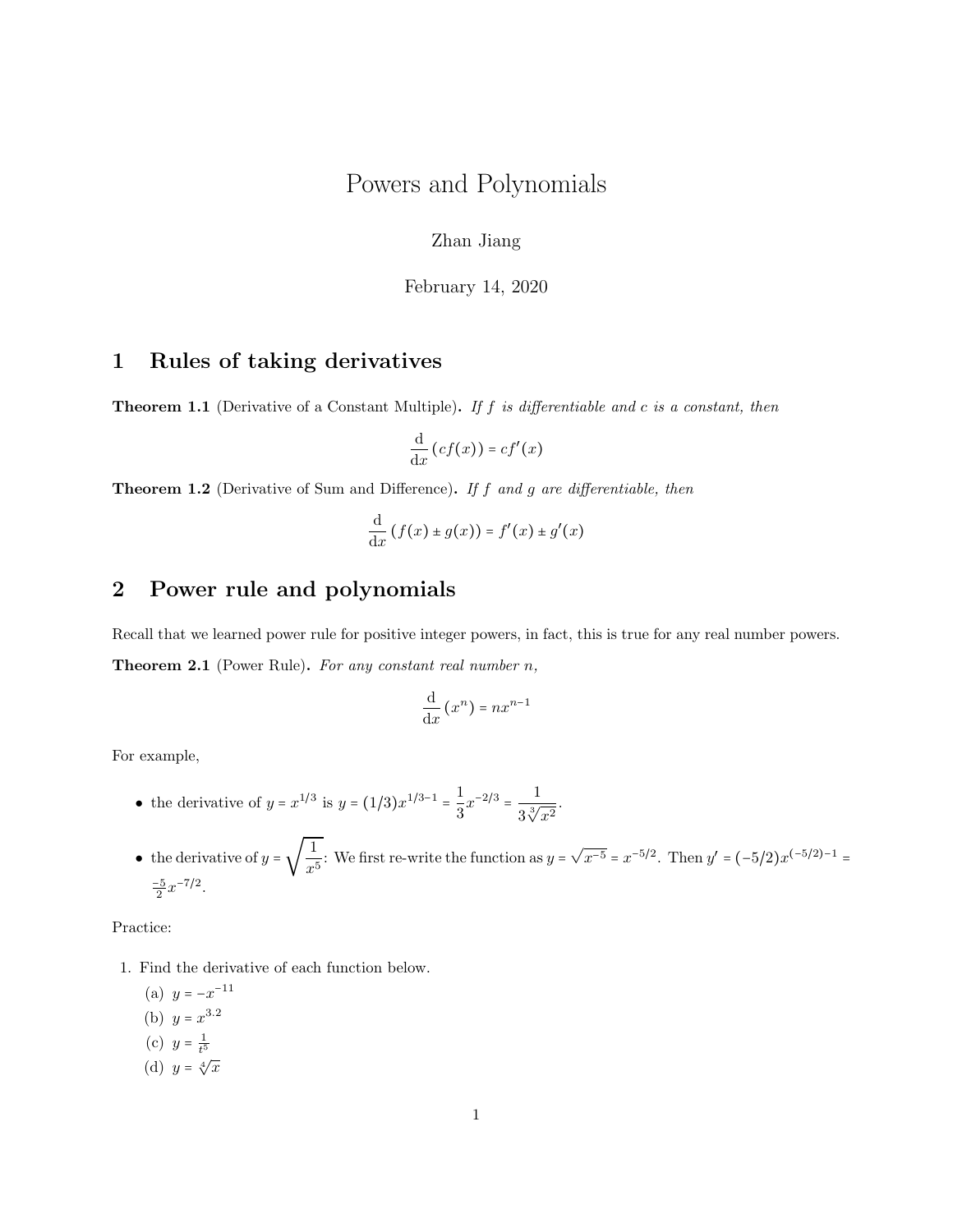Now we know how to differentiate powers, constant multiples, and sums, we can differentiate any polynomial. For example, to find the derivative of  $y = t^3 - 3t^2 + 8t - 4$ . We work term by term

$$
t^3 \rightsquigarrow 3t^2
$$

$$
-3t^2 \rightsquigarrow -6t
$$

$$
8t \rightsquigarrow 8
$$

$$
-4 \rightsquigarrow 0
$$

So  $y' = 3t^2 - 6t + 8$ .

1. Find the derivative of each function below.

.

(a) 
$$
y = 4x^{3/2} - 5x^{2/3}
$$

(b) 
$$
y = 17x + 24x^{1/2}
$$
.

(c) 
$$
y = z^2 + \frac{1}{2z}
$$
.

(d) 
$$
y = \frac{x^2 + \sqrt{x+1}}{x^{3/2}}
$$

## 3 Tangent Line Approximations

For any function  $f(x)$  and for x near a, we have

$$
f(x) \approx f(a) + f'(a)(x - a)
$$

## 4 Questions

1. If  $p(t) = t^3 + 2t^2 - t + 4$ , find  $\frac{d^2p}{dt^2}$  and  $\frac{d^3p}{dt^3}$ .

2. Find the equation of the line tangent to  $y = x^2 + 3x - 5$  at  $x = 2$ .